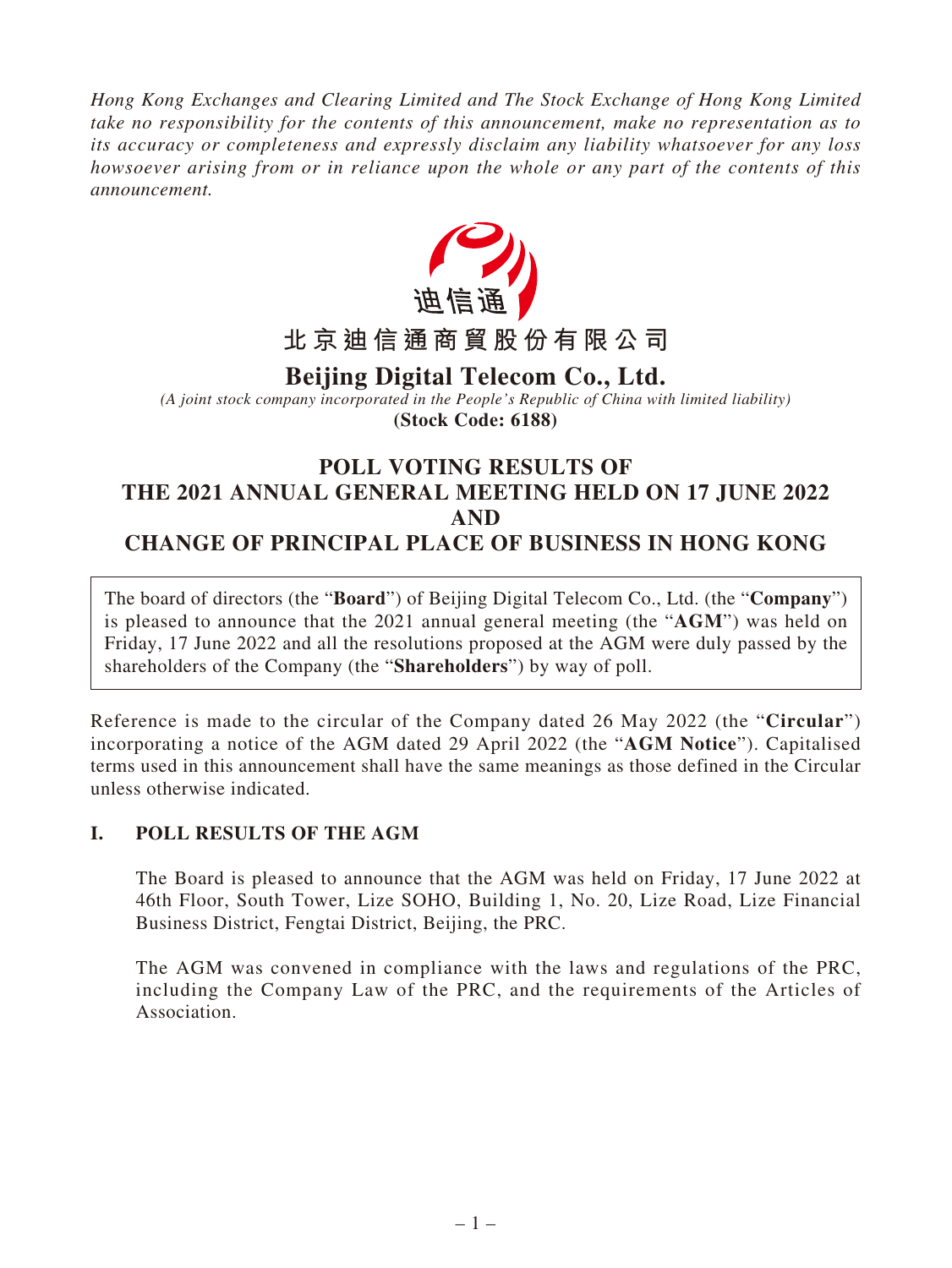The resolutions at the AGM were put to vote by way of a poll. Full text of the proposed resolutions are set out in the AGM Notice. The voting results in respect of the proposed resolutions at the AGM are as follows:

| <b>Ordinary Resolutions</b> |                                                                                                                                     | Number of votes & percentage of the<br>total voting shares at the AGM $(\%)$ |                |            |  |
|-----------------------------|-------------------------------------------------------------------------------------------------------------------------------------|------------------------------------------------------------------------------|----------------|------------|--|
|                             |                                                                                                                                     | For                                                                          | <b>Against</b> | Abstain*   |  |
| 1.                          | To consider and approve the annual report                                                                                           | 692,565,800 shares                                                           | 0 shares       | 0 shares   |  |
|                             | of the Company for the year 2021                                                                                                    | $(100.00\%)$                                                                 | $(0.00\%)$     | $(0.00\%)$ |  |
|                             | As more than half of the votes were cast in favour of this resolution, the resolution was duly passed as<br>an ordinary resolution. |                                                                              |                |            |  |
| 2.                          | To consider and approve the report of the                                                                                           | 692,565,800 shares                                                           | 0 shares       | 0 shares   |  |
|                             | board of directors of the Company for the<br>year 2021                                                                              | $(100.00\%)$                                                                 | $(0.00\%)$     | $(0.00\%)$ |  |
|                             | As more than half of the votes were cast in favour of this resolution, the resolution was duly passed as<br>an ordinary resolution. |                                                                              |                |            |  |
| 3.                          | To consider and approve the report of the                                                                                           | 692,565,800 shares                                                           | 0 shares       | 0 shares   |  |
|                             | board of supervisors of the Company for<br>the year 2021                                                                            | $(100.00\%)$                                                                 | $(0.00\%)$     | $(0.00\%)$ |  |
|                             | As more than half of the votes were cast in favour of this resolution, the resolution was duly passed as<br>an ordinary resolution. |                                                                              |                |            |  |
| 4.                          | To consider and approve the annual                                                                                                  | 692,565,800 shares                                                           | 0 shares       | 0 shares   |  |
|                             | financial report of the Company for the<br>year 2021                                                                                | $(100.00\%)$                                                                 | $(0.00\%)$     | $(0.00\%)$ |  |
|                             | As more than half of the votes were cast in favour of this resolution, the resolution was duly passed as<br>an ordinary resolution. |                                                                              |                |            |  |
| 5.                          | To consider and approve the profit                                                                                                  | 692,565,800 shares                                                           | 0 shares       | 0 shares   |  |
|                             | distribution plan of the Company for the<br>year 2021                                                                               | $(100.00\%)$                                                                 | $(0.00\%)$     | $(0.00\%)$ |  |
|                             | As more than half of the votes were cast in favour of this resolution, the resolution was duly passed as<br>an ordinary resolution. |                                                                              |                |            |  |
| 6.                          | To consider and approve the re-                                                                                                     | 692,565,800 shares                                                           | 0 shares       | 0 shares   |  |
|                             | appointment of Ernst & Young as the                                                                                                 | $(100.00\%)$                                                                 | $(0.00\%)$     | $(0.00\%)$ |  |
|                             | Company's external auditor for the year<br>2022                                                                                     |                                                                              |                |            |  |
|                             | As more than half of the votes were cast in favour of this resolution, the resolution was duly passed as<br>an ordinary resolution. |                                                                              |                |            |  |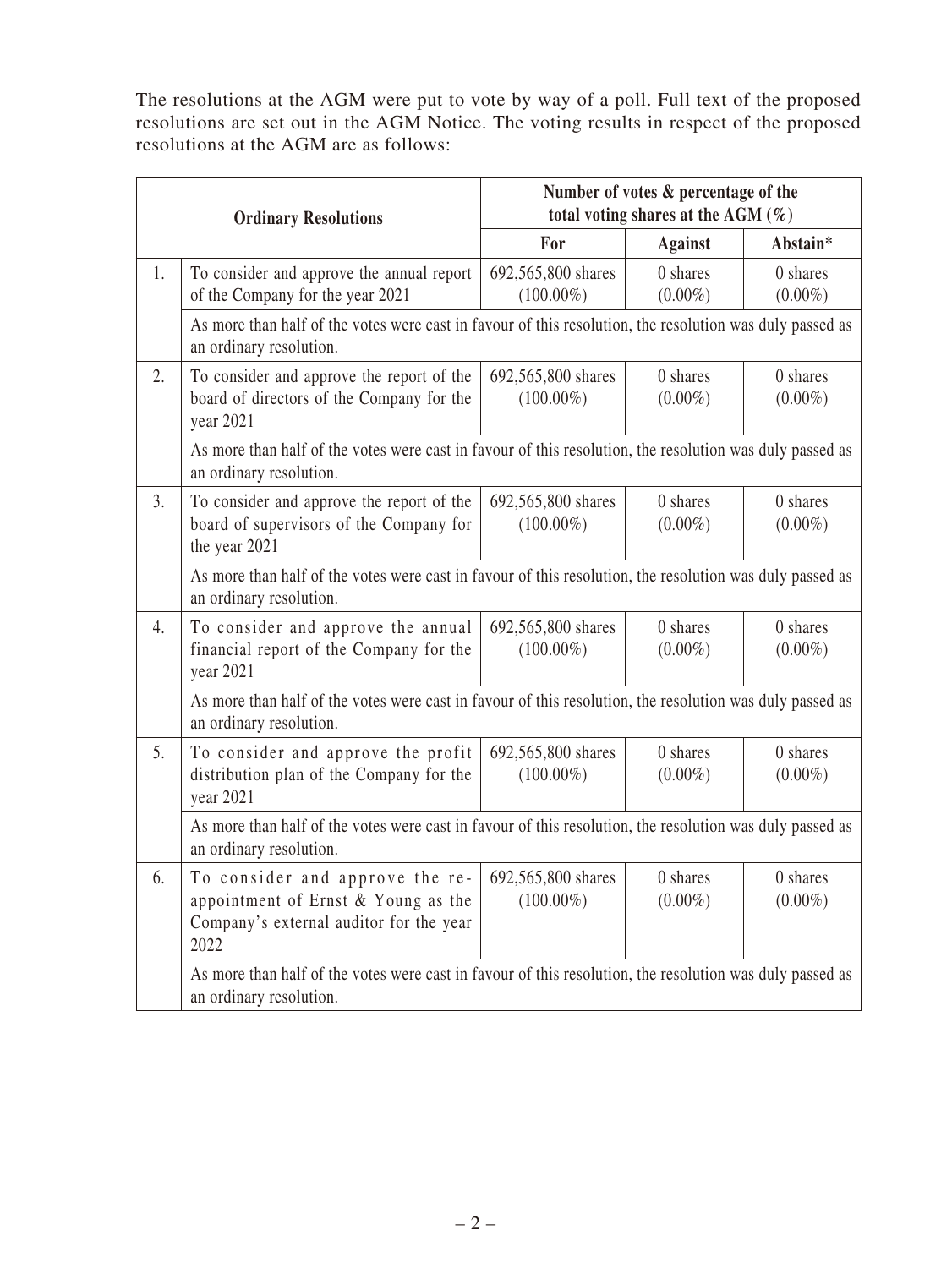| <b>Special Resolutions</b> |                                                                                                                                                                                                                                                                                                                                                                                                                                                                                                                                                                                                                                   | Number of votes & percentage of the<br>total voting shares at the AGM $(\%)$ |                          |                          |  |
|----------------------------|-----------------------------------------------------------------------------------------------------------------------------------------------------------------------------------------------------------------------------------------------------------------------------------------------------------------------------------------------------------------------------------------------------------------------------------------------------------------------------------------------------------------------------------------------------------------------------------------------------------------------------------|------------------------------------------------------------------------------|--------------------------|--------------------------|--|
|                            |                                                                                                                                                                                                                                                                                                                                                                                                                                                                                                                                                                                                                                   | For                                                                          | <b>Against</b>           | Abstain*                 |  |
| 1.                         | To consider and approve the grant to the<br>board of directors an unconditional and<br>general mandate during the Relevant Period<br>to separately or concurrently allot, issue and<br>deal with additional domestic shares and<br>overseas-listed foreign shares ("H Shares") of<br>the Company (including securities convertible<br>into domestic shares of the Company and/<br>or H Shares) and to make or grant offers,<br>agreements or options in respect of the above;<br>and to authorise the board of directors to amend<br>the articles of association of the Company in<br>respect of the above as they deem necessary | 692,565,800 shares<br>$(100.00\%)$                                           | $0$ shares<br>$(0.00\%)$ | $0$ shares<br>$(0.00\%)$ |  |
|                            | As more than two-thirds of the votes were cast in favour of this resolution, the resolution was duly<br>passed as a special resolution.                                                                                                                                                                                                                                                                                                                                                                                                                                                                                           |                                                                              |                          |                          |  |
| 2.                         | To consider and approve the proposed<br>amendments to the articles of association<br>of the Company and the adoption of<br>the amended and restated articles of<br>association of the Company                                                                                                                                                                                                                                                                                                                                                                                                                                     | 692,565,800 shares<br>$(100.00\%)$                                           | 0 shares<br>$(0.00\%)$   | 0 shares<br>$(0.00\%)$   |  |
|                            | As more than two-thirds of the votes were cast in favour of this resolution, the resolution was duly<br>passed as a special resolution.                                                                                                                                                                                                                                                                                                                                                                                                                                                                                           |                                                                              |                          |                          |  |

\* *Abstain vote or waiver to vote shall be regarded as voting rights for the purpose of calculating the result of that resolution.*

Computershare Hong Kong Investor Services Limited, the Company's H share registrar, acted as the scrutineer in respect of the voting at the AGM, and performed the calculation to obtain the above poll voting results based on the completed and signed poll voting forms collected by the Company.

All Directors attended the AGM.

As at the date of the AGM, the total number of issued Shares of the Company was 732,460,400 shares.